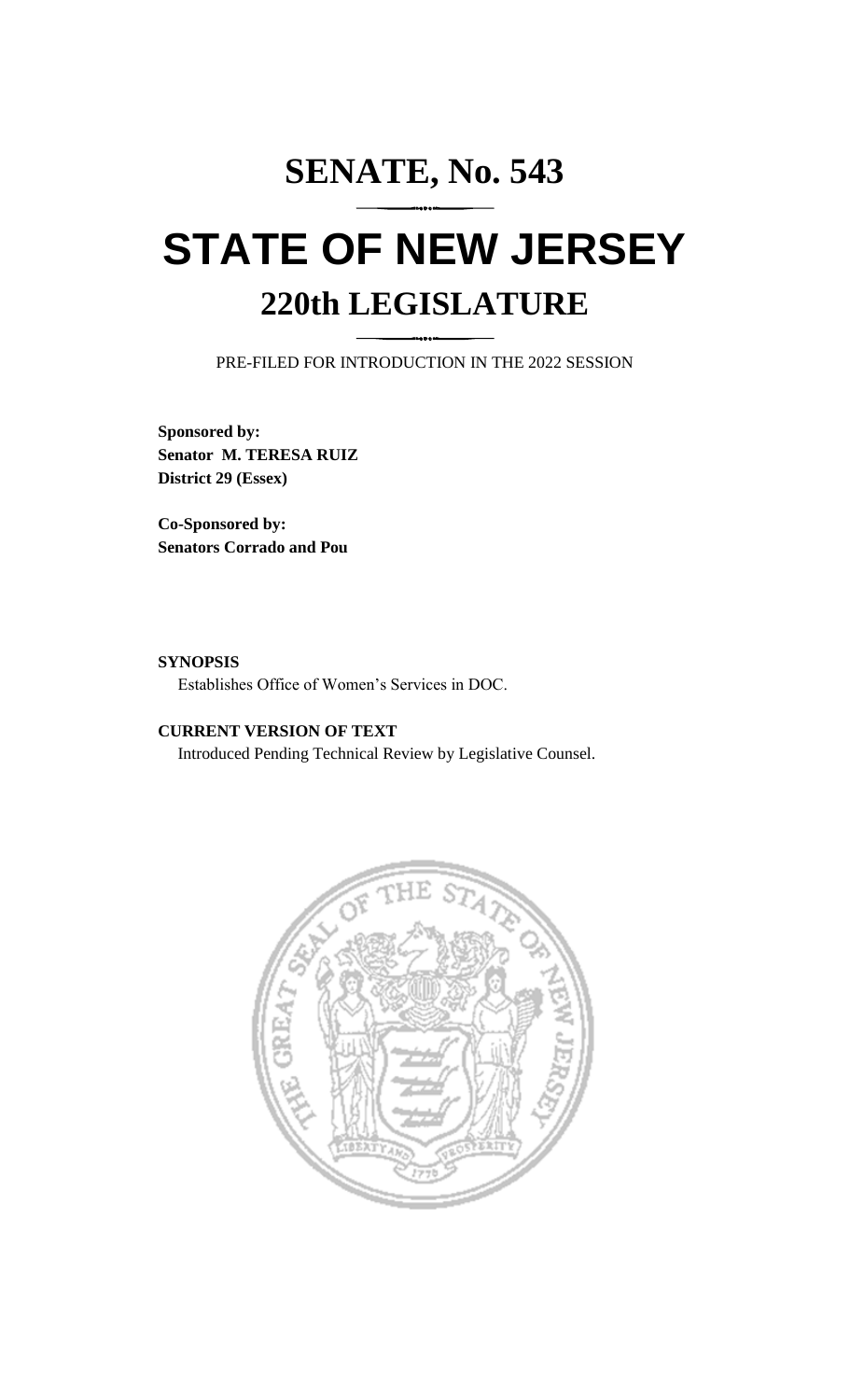$\mathcal{D}_{\mathcal{L}}$ 

 **AN ACT** establishing the Office of Women's Services and supplementing Title 30 of the Revised Statutes. **BE IT ENACTED** *by the Senate and General Assembly of the State of New Jersey:* 1. There is established in the Department of Corrections the Office of Women's Services. The office shall have all powers necessary or proper to enable it to carry out the office's duties, functions, and powers under this act. The office shall ensure that policies, programs, and services are in place and available to address: a. the specific needs of female inmates in the following areas: medical treatment, including prenatal care; mental health treatment, including treatment for physical or sexual abuse or other trauma; substance abuse treatment; parenting; and child reunification; b. the specific needs of female inmates who are pregnant, have given birth while incarcerated, have recently given birth prior to incarceration, or are breastfeeding; and c. any other areas deemed appropriate by the commissioner. 2. a. The office shall be under the immediate supervision of a director. The director of the office shall be appointed by the Governor, with the advice and consent of the Senate, and shall serve during the term of office of the Governor appointing the director and until the director's successor is appointed and has qualified. b. The director shall administer the work of the office under the direction and supervision of the commissioner, and shall perform other functions of the department as the commissioner may prescribe. The director shall receive a salary as provided by law. c. The director may appoint employees as may be necessary, subject to the provisions of Title 11A of the New Jersey Statutes. 3. This act shall take effect on the first day of the tenth month after enactment. STATEMENT This bill establishes the Office of Women's Services in the Department of Corrections. Under the provisions of this bill, the office is required to ensure that policies, programs, and services are in place and available to address: 1) the specific needs of female inmates in the following areas: medical treatment, including prenatal care; mental health treatment, including treatment for physical or sexual abuse or other trauma; substance abuse treatment; parenting; and child reunification; 2) the specific needs of female inmates who are pregnant, have given birth while incarcerated, have recently given